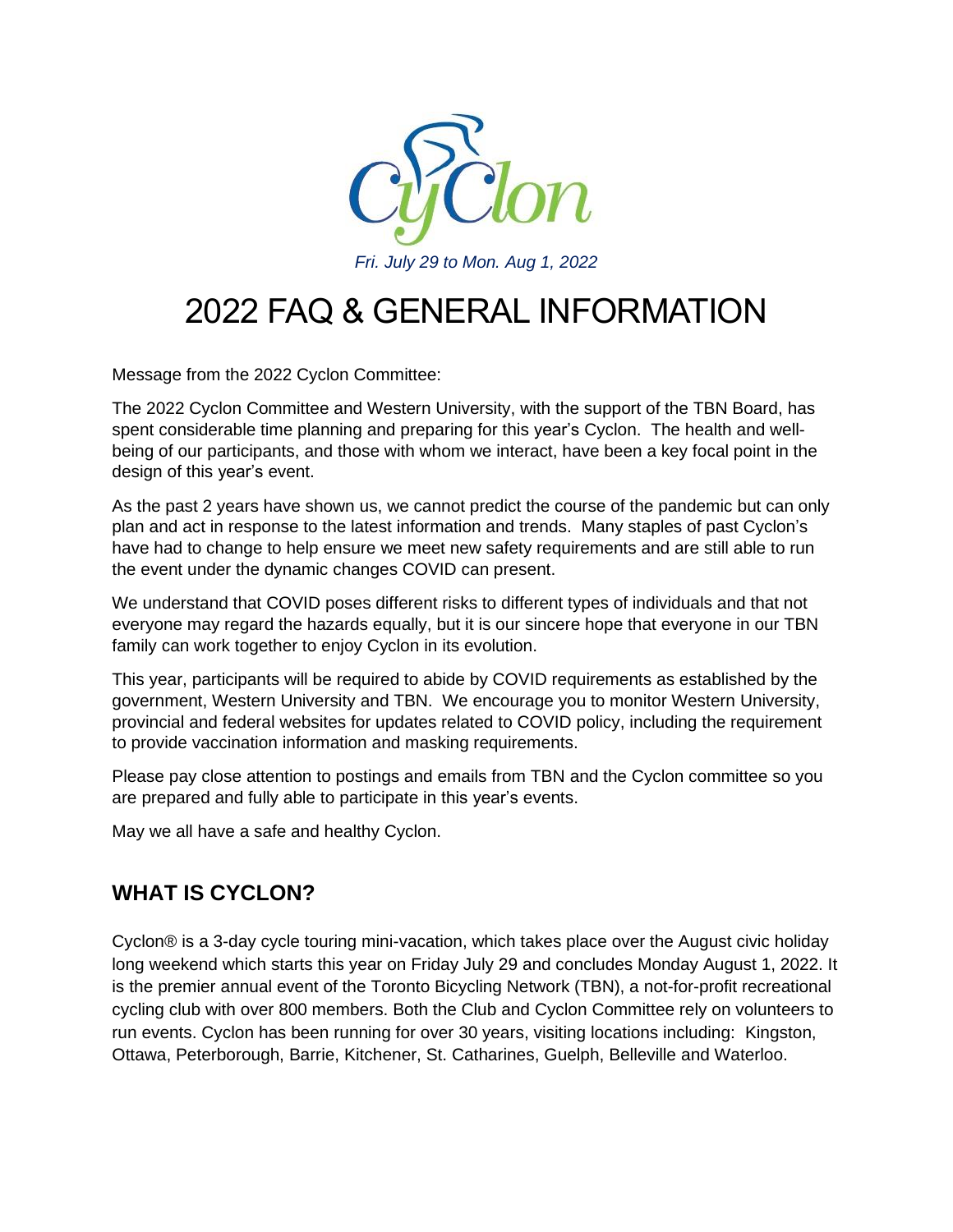After a 2 year hiatus due to the COVID pandemic, we are pleased to announce that Cyclon will be hosted by Western University, located in London, Ontario, a 2 hour drive from Toronto. Visiting cyclists will be able to enjoy rides along the Thames River, scenic gardens, museums, both urban and rural routes, historic landmarks, micro-breweries and more.



# **WHAT'S NEW FOR CYCLON 2022?**

This year you will see Western University staff during on-site registration, checking participants for Proof of Vaccination, and any other COVID protocols as required by the University during our stay. As of  $22<sup>nd</sup>$  April 2022, visitors to the University are required to provide Proof of Vaccination (2 doses) and wear masks at all indoor venues. This policy may change and participants are encouraged to review Westerns University COVID policy, as updated, and in place during our stay (See: [https://www.uwo.ca/coronavirus/\)](https://www.uwo.ca/coronavirus/). Should participants fail to meet or comply with their COVID policy, Western may require participants to depart from the University premises during registration, or at any other time during our stay, to help ensure the safety of other visitors.

Our residence for Cyclon 2022 is Ontario Hall. As Ontario Hall residence will be shared with other guests, participants are encouraged to not leave their bicycles or other belongings unattended. Access to the building and residence rooms is controlled by passcard.

Participants will be provided with free parking, available in lots immediately adjacent to the residence for the duration of our stay. Campus is a 10-minute drive from the London downtown core as well as access to public transit.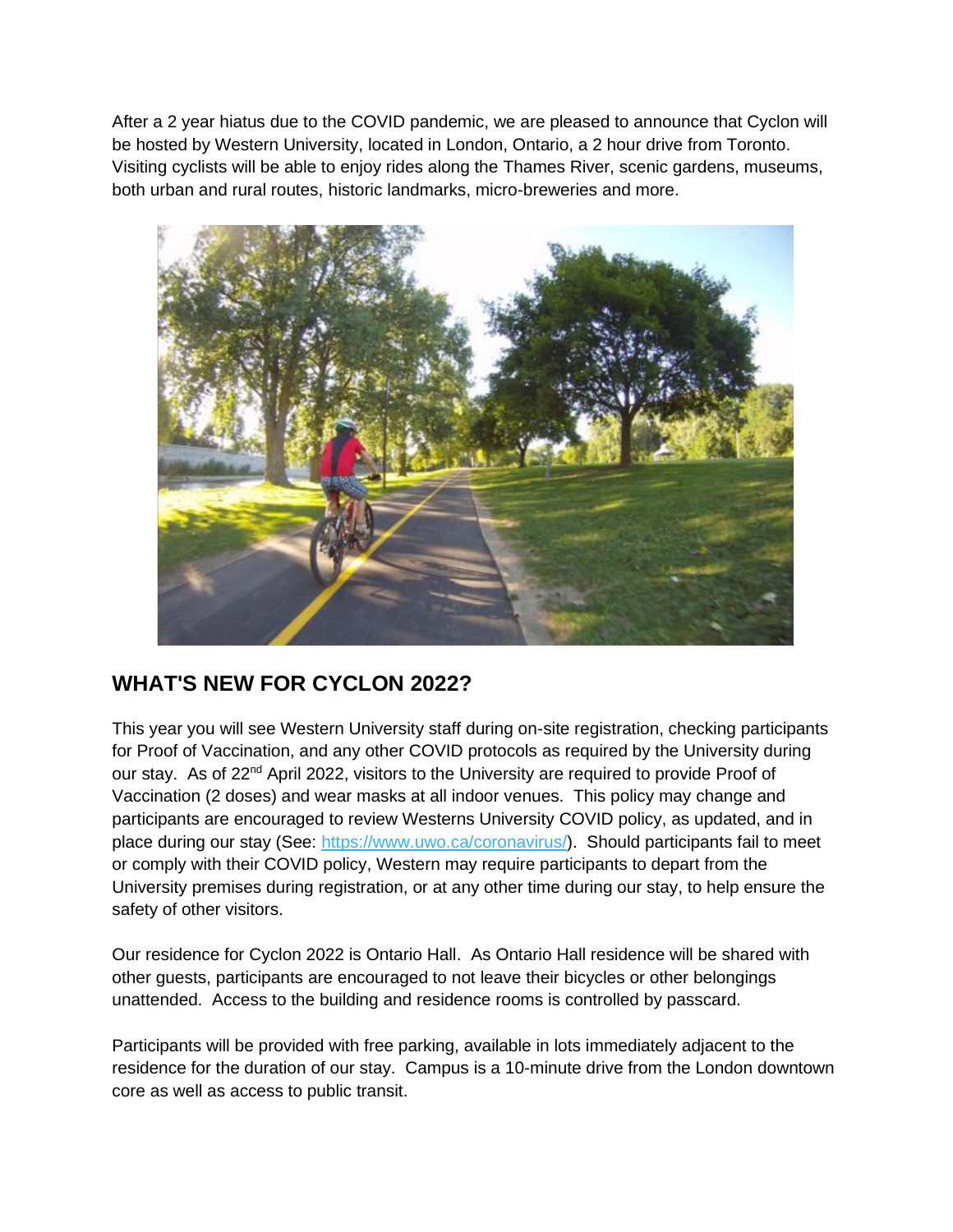

Ontario Hall – Western University

Unlike prior years, all residency stays will include breakfast provided by Western food catering services. Food menus are included in this FAQ. Participants with dietary issues are encouraged to indicate any special restrictions or concerns as part of their online booking.

As part of COVID considerations, apres-ride snacks will be greatly reduced due to capacity and food sharing concerns. Local dinners will still be co-ordinated for Saturday night and follow local COVID safety protocols in place at that time.



Our Sunday dinner event will be held **outside** at the London Springbank Pavilion, located at 625 Springbank Drive, a 15-minute drive from the residence.

Alcohol will be available, so we encourage members to take a taxi or rideshare with designated drivers.

The dinner will proceed regardless of weather conditions so please check weather in advance and pack appropriate attire.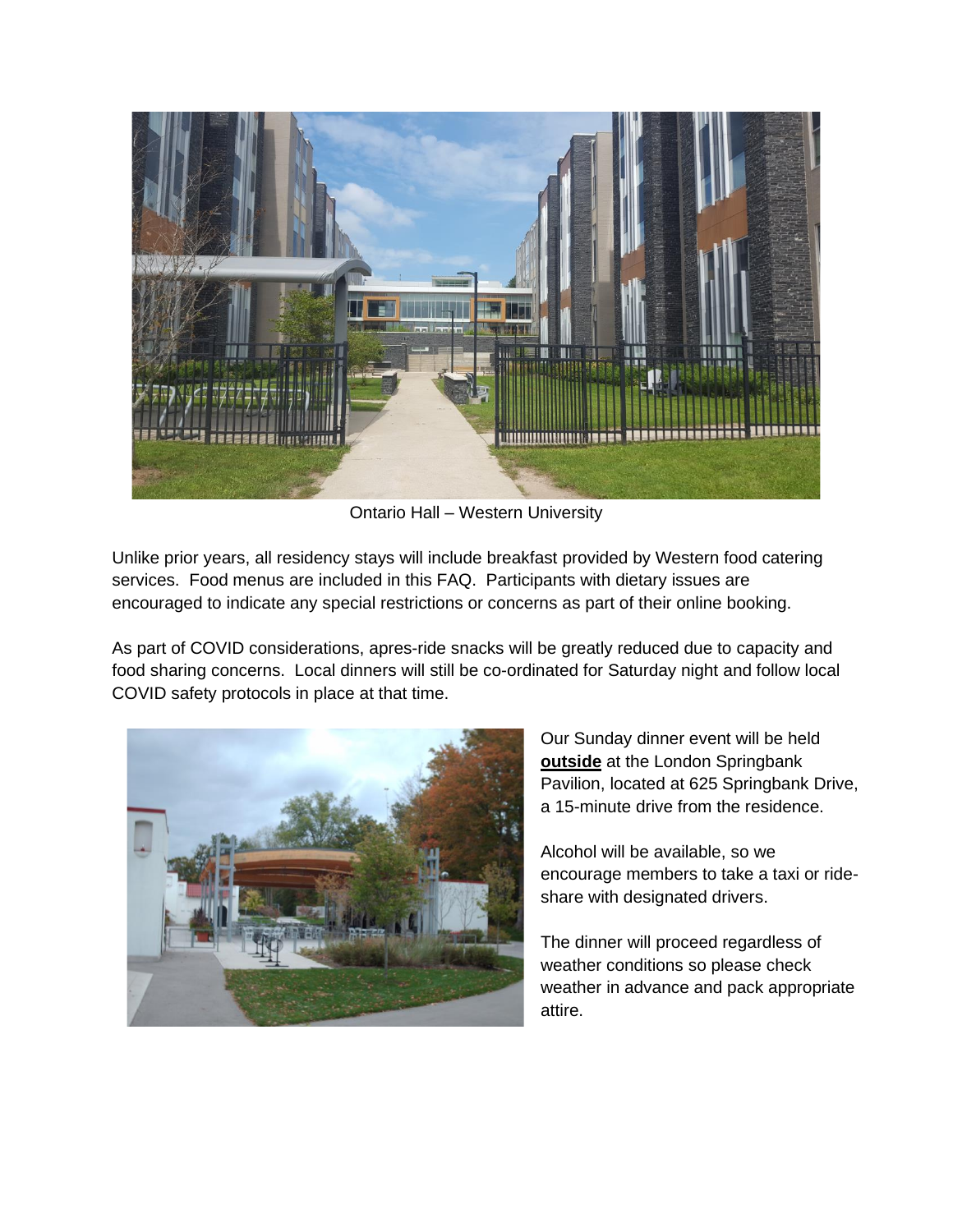# **CYCLING**

**What are the tour routes like?** Cyclon will feature 15-20 rides over four days. The last time Cyclon in London was in 1993. Consequently, the Cyclon Committee and master route planner has been very busy creating routes to highlight the very best of the region. As per previous years, cyclists will continue to enjoy beautiful countryside interwoven with small towns and interesting historical or geographical features.

You will have your choice of a number of different cycling routes for each day of Cyclon. The routes range from about 30 to 120 km in length and are based on the TBN ride categories: Leisure Wheeler, Urban Roller, Short Tourist, Tourist, and Long Tourist. For more information on these categories, visit our website [\(www.tbn.ca\)](https://tbn.ca/). An experienced ride leader leads each tour.

As in previous years, we will offer shorter rides on Friday afternoon and Monday morning for members who want to fit the most cycling into their long weekend.

#### **NEW for 2022:**

Should COVID restrictions limit ride capacity, the Cyclon Committee may require riders to preregister for rides either using electronic or paper-based formats. Please pay attention to Chain of Event notices related to Cyclon and emails for updates as the event date approaches.

### **VOLUNTEERING**

Volunteering is a great way to meet people and help make the event as enjoyable as possible. If interested, please email [cyclon@tbn.ca](mailto:cyclon@tbn.ca) and we will be in touch.



Here are some, but not all, areas where help is needed:

- Volunteer to co-ordinate car-pool and ride-share activities
- Friday during the day and evening to help with registration, set-up and running of the Friday night Meet'n Greet events.
- Friday to help orient those new to Cyclon during registration
- Saturday night dinner hosts
- Collect and collate photos from participants over the weekend for the buffet dinner display Sunday night
- *And*, as always, we need ride leaders and sweeps!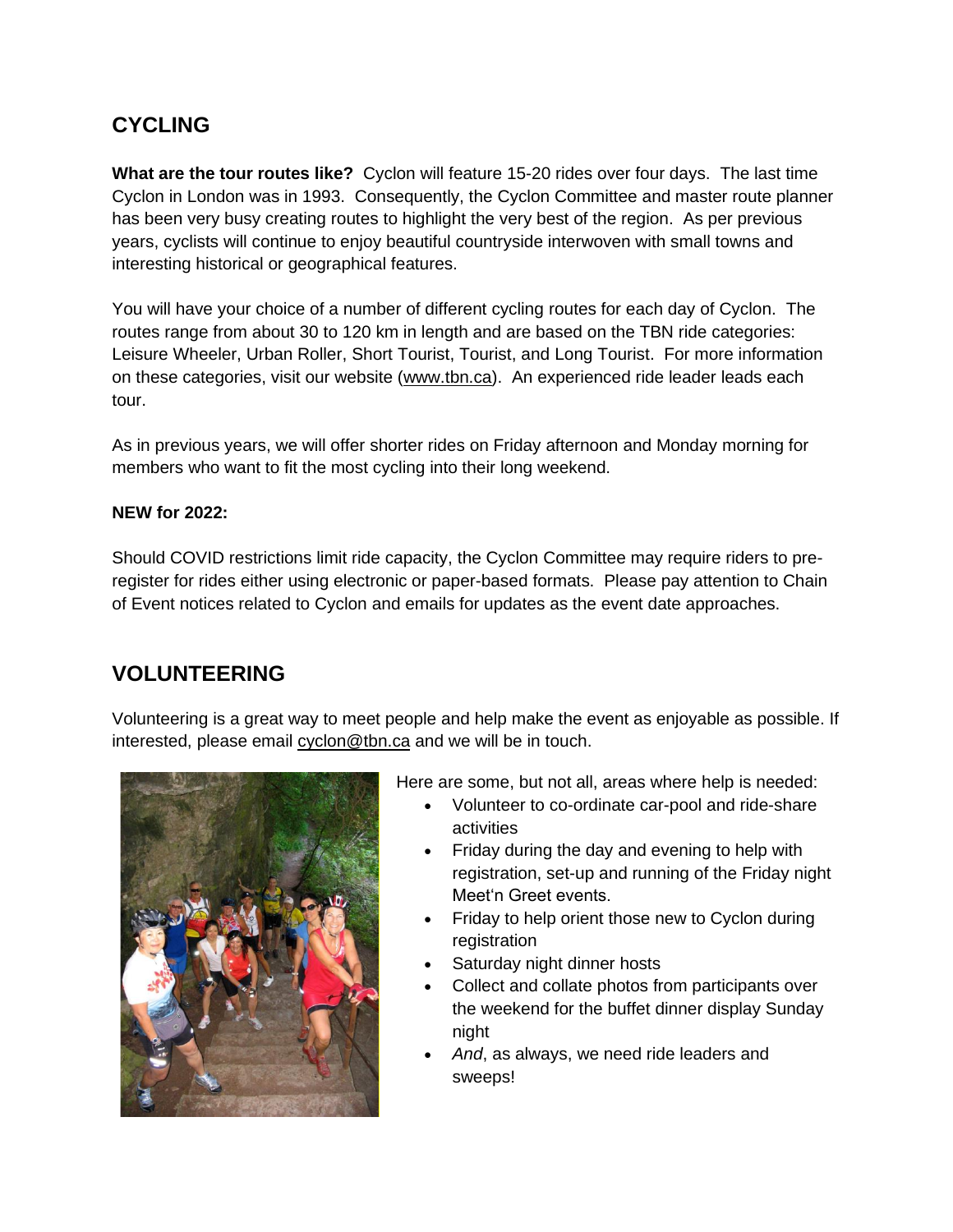# **ACCOMMODATION**

We will be staying at Western University, Ontario Hall. The university residence is a smoke-free facility with good-size rooms, equipped with elevators to enable access to the 6 floors, and central air and heating system with temperature settings fixed by the university. While access to Ontario Hall will be restricted by passcard, Cyclon will be sharing the residence space with other visitors, so we encourage you not to leave your bicycle or other belongings unattended. As in past years, you will be able to bring your bike into your room overnight.

**Address:**  Western University Ontario Hall 230 Sarnia Road London, Ontario, Canada N6G 0N2

**Front Desk:** 519-661-2088



Campus Map: [Parking\\_December\\_2021 \(uwo.ca\)](https://www.uwo.ca/parking/find/pdf/Parking_September_2021.pdf)

Follow the link to have a virtual tour of the residence: Ontario Hall - [Western University](https://residence.uwo.ca/buildings/firstyear_buildings/ontario_hall/index.html)  [\(uwo.ca\)](https://residence.uwo.ca/buildings/firstyear_buildings/ontario_hall/index.html)

#### **What is provided in the residence suite?**

The residence suites are intended for 4-person occupancy, but due to COVID and to ensure privacy, each suite will be limited to 2 people.

Each suite contains 2 sleeping rooms and a shared space with a bathroom, large storage closet, sink and countertop. Each sleeping room has 2 beds, however only 1 bed will be provided with linens for your use.

In addition to the bed, the sleeping space includes a wardrobe with shelving, a desk, drawer unit, mirror, curtains, desk chair, desk lamp, corkboard, wastebasket, recycling bin, light above mirror, and overhead lighting. There is ample space in your sleeping room or the shared large storage closet for bicycle storage.

Four bath towels will be present in your room to start (2 for each person) with 1 towel per person exchanged per day after the first day. Extra towels can be exchanged at the front desk. There are no facecloths, clothing hangers, or hair dryers in any of the suites, so you may wish to bring your own. Dormitory pillows may not be very comfortable, it is recommended you bring your own. Trash will be removed from suites daily.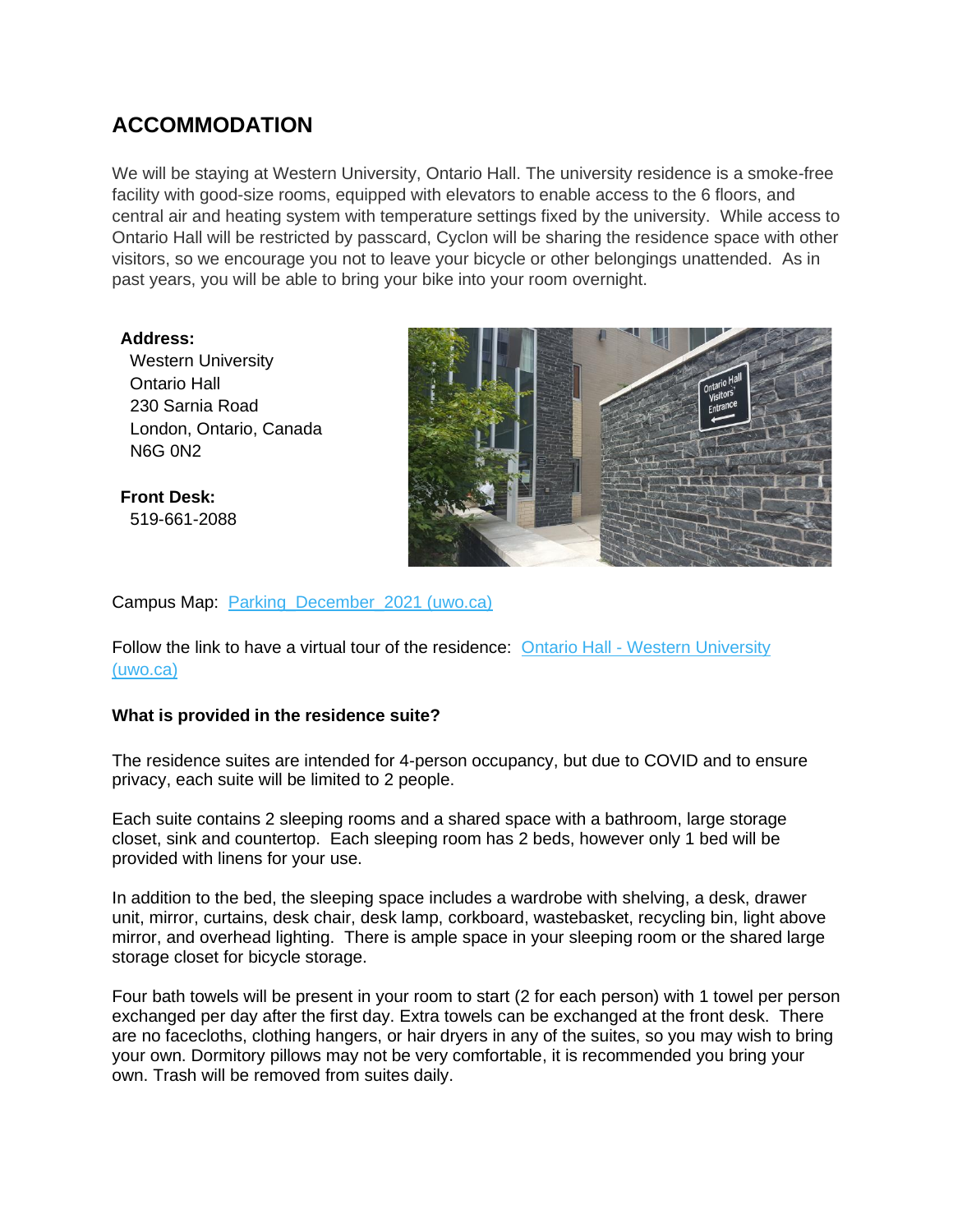Bedrooms, suite and building access is controlled by passcard.

There is **no** fridge or microwave in your suite. Most floors will have refrigerators in the lounge area, pending the need for refrigerator repairs or service on your particular floor.



**What if I want to stay extra nights?** Participants wishing to extend accommodation to include the Thursday night before or Monday night following Cyclon will need to contact Western University directly. **Check the Cyclon website for updates and hyperlinks to facilitate booking extended stays.** 

**Can I choose my suitemate?** As part of the registration process, you will be asked for the name of the person with whom you wish to share a suite. Where provided, the Cyclon committee will do our very best to pair individuals with their chosen suitemate(s) and billet couples or parents with children to their own suite. Please include specific requests in your registration details.

**What if I come on my own?** If you do not indicate a suitemate on your registration form, you will be placed in a suite with a participant of the same gender, and when possible, of similar age and riding category.

**Is there Internet?:** Yes. Internet access is available everywhere on campus. As part of on-line payment and registration, you will be asked to provide your preferred email address. On arrival, Western will provide you will a wifi activation code that is linked to the email provided during the on-line registration. Once activated, this code unlock wifi access for common indoor areas and residence rooms on campus.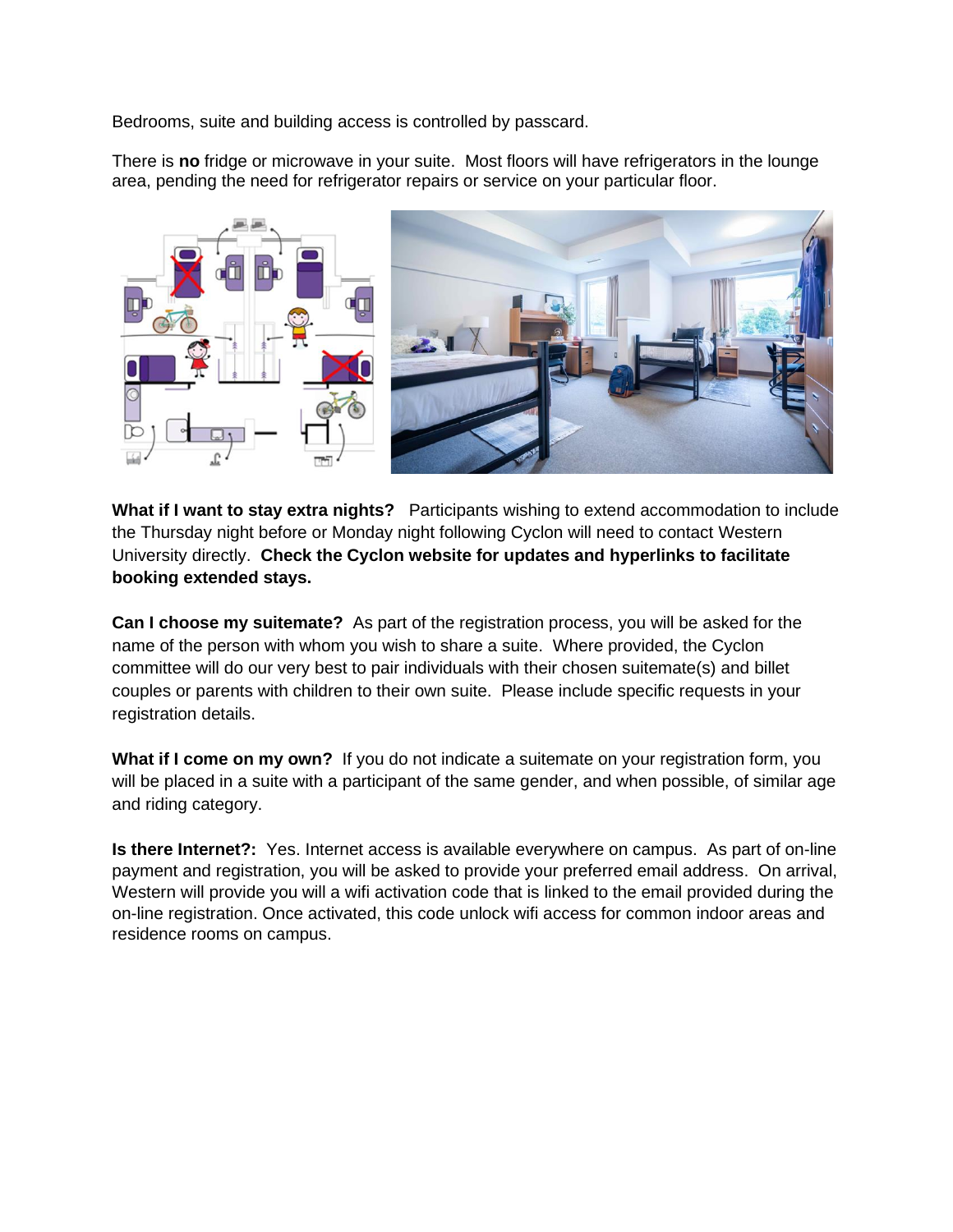### **MEALS**

| <b>MEAL</b>                  | TIME                 | <b>LOCATION</b>                  |
|------------------------------|----------------------|----------------------------------|
| <b>FRIDAY NIGHT PIZZA</b>    | 5PM TO 10PM          | <b>GREETING ROOM ACROSS FROM</b> |
|                              |                      | <b>REGISTRATION</b>              |
| <b>BREAKFAST</b>             | 6:00 TO 9:30 AM      | <b>ONTARIO HALL DINING AREA</b>  |
| <b>SATURDAY NIGHT DINNER</b> | <b>VARIOUS TIMES</b> | <b>VARIOUS VENUES</b>            |
| <b>SUNDAY NIGHT DINNER</b>   | 5PM TO 11PM          | <b>SPRINGBANK PAVILION</b>       |

#### **Friday Night Pizza – Greeting Room across from Registration Desk**



Doors will open at 5:00pm with Food service from 6:00pm to 10:00pm. To limit cross-handling, Friday night pizza, salad and non-alcoholic beverages will be served by Western University staff in the greeting room across from the registration desk. A variety of pizzas and salads will be available for participants to choose from. Alcohol will be available for purchase with Bar Service from 6:00pm to 9:30pm. Event concludes at 10:00pm.

To address COVID concerns, we may be required to limit occupancy in the room. If this becomes a requirement, we will post dinner seating times (eg. 6:00, 7:00, 8:00). Please pay attention at registration and plan your evening accordingly.

| Pizza Options | Cheese Only                                  |
|---------------|----------------------------------------------|
|               | Veggie (Onions, Mushroom, Green Pepper)      |
|               | Deluxe (Pepperoni, Mushroom, Green Pepper)   |
|               | Pepperoni Only                               |
|               | Hawaiian (Ham and Pineapple)                 |
|               | BBQ Chicken (Chicken, Onions, Green Peppers) |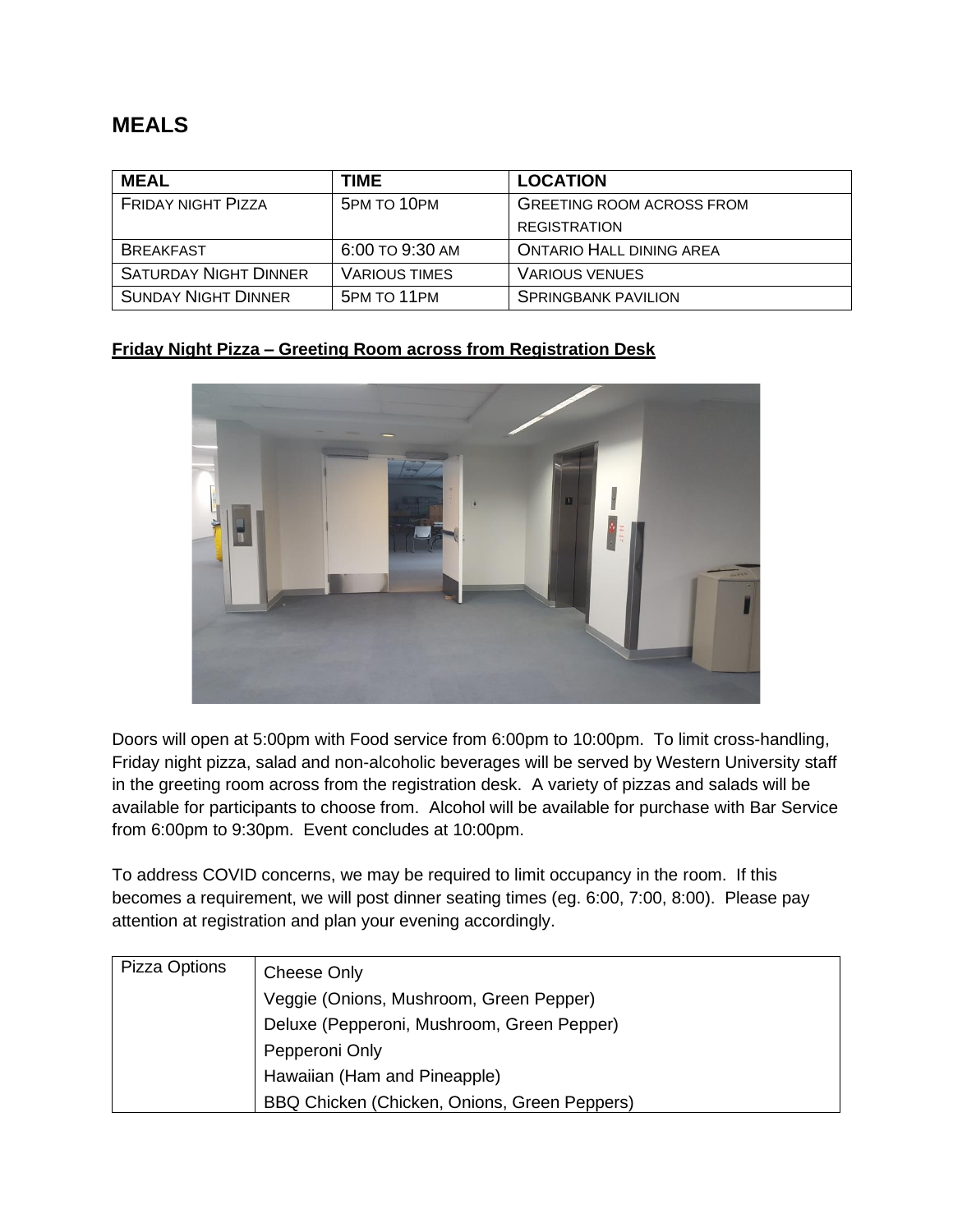| <b>Salads Options</b> | Pesto Pasta Salad with Cheese Tortellini (Cheese Tortellini, Red<br>Pepper, Pesto Sauce, Parmesan Cheese, Cherry Tomatoes) (contains<br>milk, egg, gluten and soy, may contain nuts)                                                                                   |
|-----------------------|------------------------------------------------------------------------------------------------------------------------------------------------------------------------------------------------------------------------------------------------------------------------|
|                       | <b>Black Bean and Quinoa Salad</b> (Spinach, Black Beans, Roasted sweet<br>potato, tri-colour quinoa, cherry tomatoes and guacamole) (gluten free,<br>vegan)                                                                                                           |
|                       | <b>Mediterranean Salad (Romaine Lettuce, Iceberg Lettuce, Spring Mix,</b><br>Cherry tomatoes, Black Olives, Carrots, Red Onion, Feta Cheese (served<br>on the side), Cucumber, Green Pepper, Greek Salad Dressing) (contains<br>milk, made without gluten, vegetarian) |

**NOTE:** No alcohol is permitted outside, in the lobby, dining hall or other hallways unless it is a licensed event. Alcohol can be consumed in residence suites and the residence floor lounges.

#### **Breakfast – Ontario Hall Dining area 6:00 to 9:30 am**

**NEW for 2022: Breakfast is included** with your accommodation as part of Western guest services. Breakfast (meal) tickets will be provided to you as part of your registration package. **Only one pass through the servery is permitted.**

| Day 1 - Saturday                                                                                                                                                       | Day 2 - Sunday                                                                        | Day 3 - Monday                                                                                                      |
|------------------------------------------------------------------------------------------------------------------------------------------------------------------------|---------------------------------------------------------------------------------------|---------------------------------------------------------------------------------------------------------------------|
| Hard Boiled Eggs<br>Allergens: Eggs (Made without<br>Gluten, Meatless)                                                                                                 | Oatmeal<br>May contain Gluten (Vegan)                                                 | <b>Baked Beans</b><br>No allergens (Vegan, Made<br>without Gluten)                                                  |
| <b>Cheese Omelets</b><br>Allergens: Eggs, Soy, Milk<br>(Made without Gluten, Meatless)                                                                                 | Crispy Bacon<br><b>Contains Pork (Made without</b><br>gluten)                         | Crispy Bacon<br><b>Contains Pork (Made without</b><br>Gluten)                                                       |
| "Just" Brand Vegan Egg Patty<br>Vegan, Made without Gluten                                                                                                             | "Beyond" Breakfast Links<br>No Allergens (Made without<br>Gluten, Vegan)              | Scrambled Eggs<br>Eggs (Made without Gluten,<br>Meatless)                                                           |
| <b>Farmers Pork Breakfast</b><br>Sausage<br><b>Gluten and Allergen Free</b>                                                                                            | Scrambled Eggs<br>Allergens: Egg (Made without<br>Gluten, Meatless)                   | <b>Harvest Hash Brown Potatoes</b><br>Soy, Fried: May contain all<br>priority allergens                             |
| <b>Breakfast Potatoes</b><br>Fried: May contain all priority<br>allergens                                                                                              | <b>Rise &amp; Shine Potatoes</b><br>Soy, Fried: May contain all<br>priority allergens | <b>Pancakes &amp; Syrup</b>                                                                                         |
| <b>Apple Crisp</b><br>Apple Wedges, Sugar, Flour,<br>Cinnamon, Vanilla,<br>Topping (Flour, Brown Sugar,<br>Oats, Butter, Salt)<br>Allergens: Gluten, Soy<br>(Meatless) | <b>French Toast</b><br><b>Allergens Unknown</b>                                       | Pancakes -- Allergens: Milk,<br>Wheat, Eggs (May contain<br>Sesame, Soy, Sulphites)<br>Syrup - Allergens: Sulphites |
| Breakfast Pastries, Breads &<br><b>Bagels</b>                                                                                                                          | Breakfast Pastries, Breads &<br><b>Bagels</b>                                         | Breakfast Pastries, Breads &<br><b>Bagels</b>                                                                       |
| Includes Jam Spreads, & Cream<br>Cheese<br>May contain all priority allergens                                                                                          | Includes Jam Spreads, & Cream<br>Cheese<br>May contain all priority allergens         | Includes Jam Spreads, & Cream<br>Cheese<br>May contain all priority allergens                                       |

Pending supply chain issues, our expected breakfast menus are: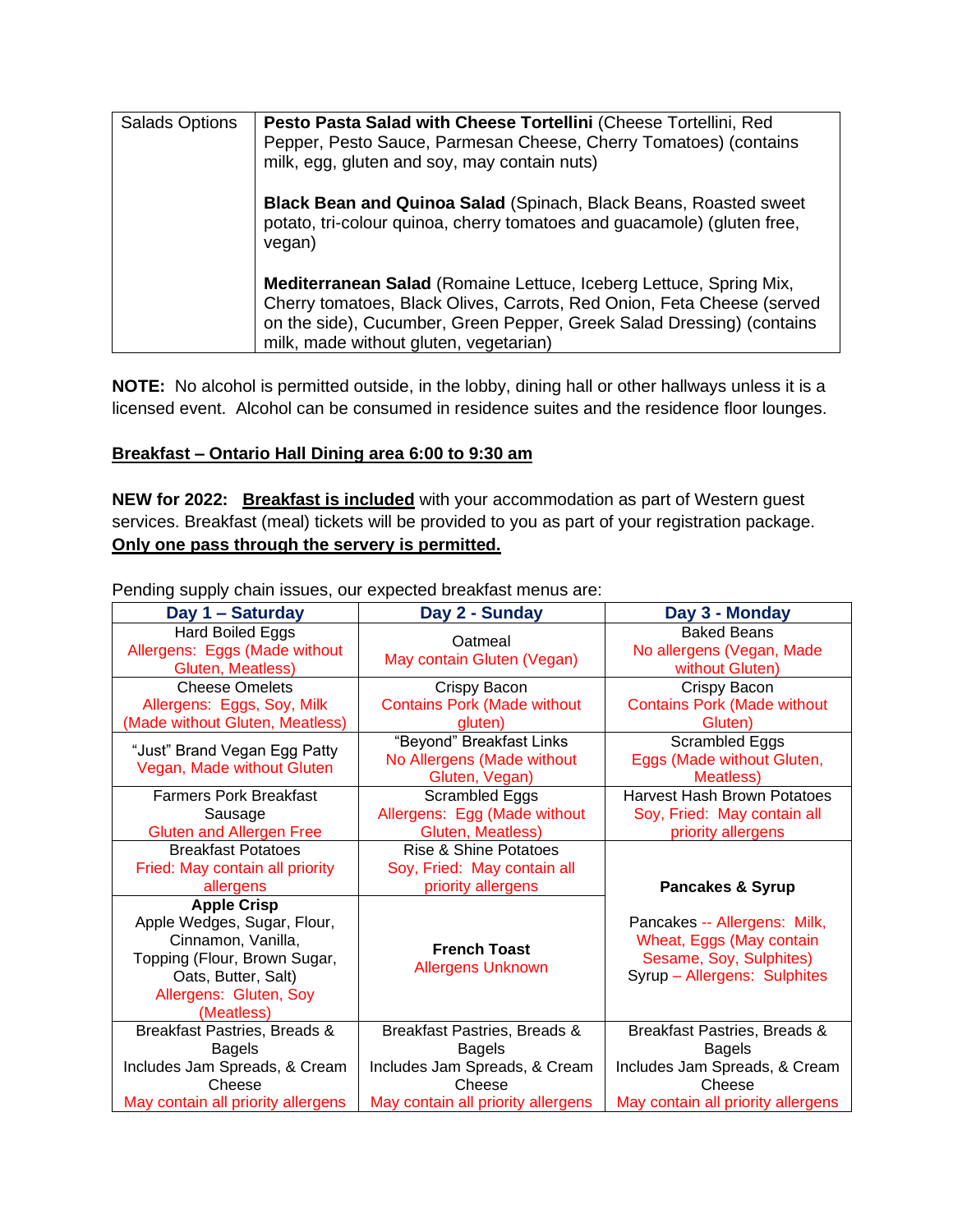| Yogurt Bar                  | Yogurt Bar                  | Yogurt Bar                  |
|-----------------------------|-----------------------------|-----------------------------|
| Includes Granola & Fruit    | Includes Granola & Fruit    | Includes Granola & Fruit    |
| <b>Toppings</b>             | <b>Toppings</b>             | <b>Toppings</b>             |
| Seasonal Cut Fruit          | Seasonal Cut Fruit.         | Seasonal Cut Fruit          |
| <b>Cereal Station</b>       | <b>Cereal Station</b>       | <b>Cereal Station</b>       |
| Beverage station including  | Beverage station including  | Beverage station including  |
| coffee, tea, milk and juice | coffee, tea, milk and juice | coffee, tea, milk and juice |

#### **Sunday Outdoor Buffet Dinner:**

Pending supply chain issues, our expected buffet dinner menu is:

| Sunday Buffet Dinner, July 31, 2022                                         |
|-----------------------------------------------------------------------------|
| Assorted rolls & butter                                                     |
| Assorted pickles & Olive platter                                            |
| Mulligatawny Soup (dairy-free)                                              |
| Salads:                                                                     |
| Market Greens, seasonal vegetables with house dressing                      |
| Baby Kale, roasted beets, apple, chevre, pumpkin seeds, cider vinaigrette   |
| Choice of entrée:                                                           |
| Slow Roasted Salmon with Riesling and dill sauce (On Side)                  |
| Roasted Chicken, Great Hall Honey and Mustard Glaze, Apples and Crispy Sage |
| Vegetarian - Braised Tofu                                                   |
| Olive oil & course salt roasted new potatoes with fine herbs                |
| Fresh fruit,                                                                |
| Selection of pastry, tortes and cheesecakes                                 |
| Fair Trade Coffee, decaf & tea.                                             |

**Can I prepare some of my meals?** Western discourages preparation of meals in residence areas. Some lounge areas will include a fridge and microwave, but other meal preparation equipment is not available.

**What about special dietary needs or allergies?** This year's menu items have been included in the FAQs and standard CFIA listed allergens will be indicated. If you have any special dietary requirements, or allergies, please indicate these concerns on your registration form. The organizing committee will provide this information to our caterers who will do everything they can to accommodate.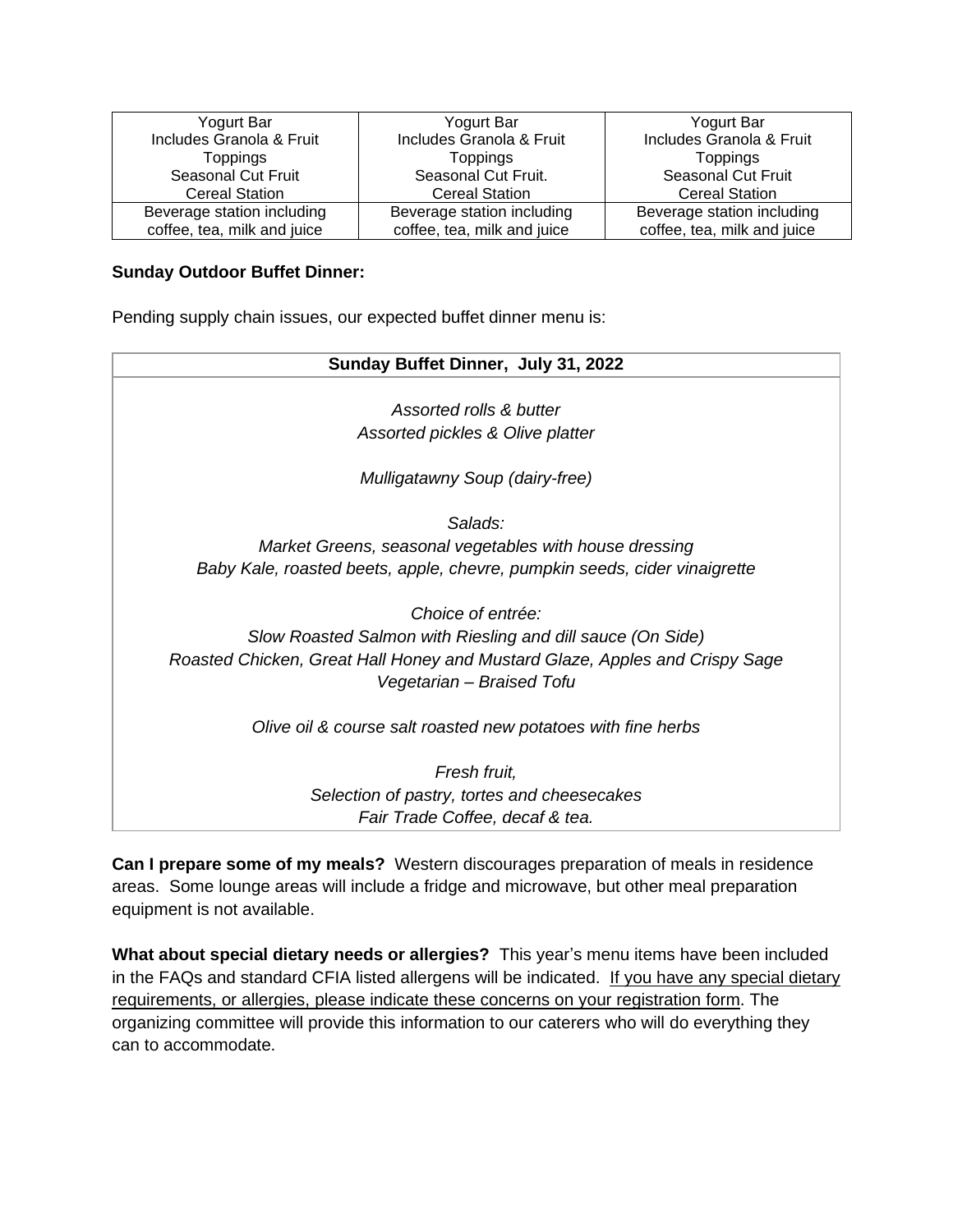### **ENTERTAINMENT**

Cyclon is almost as much a social event as a recreational cycling event! Meeting other people, and our common interest in cycling, help to provide the camaraderie that makes Cyclon so special and so successful.

**Friday:** There will be a reception beginning at 5:00 p.m. at the greeting room across from the registration desk. Following dinner, we will have a bon-fire outside. You may wish to bring a lawn-chair or blanket as seating will be limited.

**NOTE:** To address COVID concerns, we may be required to limit occupancy in the room. If this becomes a requirement, we will post dinner seating times (eg. 6:00, 7:00, 8:00). Please pay attention at registration and plan your evening accordingly.

#### **Saturday and Sunday Rides and Apres-Ride Meals:**

Most rides in the London area have lunch stops. However, a few select rides may have fewer venues than others. We encourage you to pack extra bars or snacks this year in case venues suddenly need to close due to illness or implement COVID capacity caps which may impact a venues responsiveness. Please pay attention to the information provided by your ride leader for additional tips about your route.

**NEW FOR 2022:** The traditional apres-ride snacks is cancelled this year due to COVID and the corresponding food handling concerns. To ensure participants do not faint due to hunger or dehydration at the end of their ride, a limited number of pre-packaged goodies, bottled beverages and freezies will be available in the foyer. We encourage you to mingle with your friends outside while you enjoy your post-ride snacks. These snacks are not intended to supplement meals and should be enjoyed in moderation so everyone gets their fair share.

**Saturday night:** Similar to prior years, we will have some great group dining/entertainment choices for you, or you can explore London on your own. More detail will be provided as we get closer to the event.

**Sunday Night:** Our Sunday Buffet Dinner will be held **outside** at the London Springbank Pavilion, located at 625 Springbank Drive, a 15-minute drive from the residence. The venue is equipped with a protective canopy that covers the seated dining area. The meal will be buffet style, served to you by our event caterer. Alcohol will be available so we encourage members to take a taxi or ride-share with designated drivers. The dinner will proceed regardless of weather conditions so please check weather in advance and pack appropriate attire. We encourage you to wear comfortable shoes for dancing or for taking a stroll amongst the nearby walking paths. Due to local noise restrictions, the event will conclude at 11:00 p.m.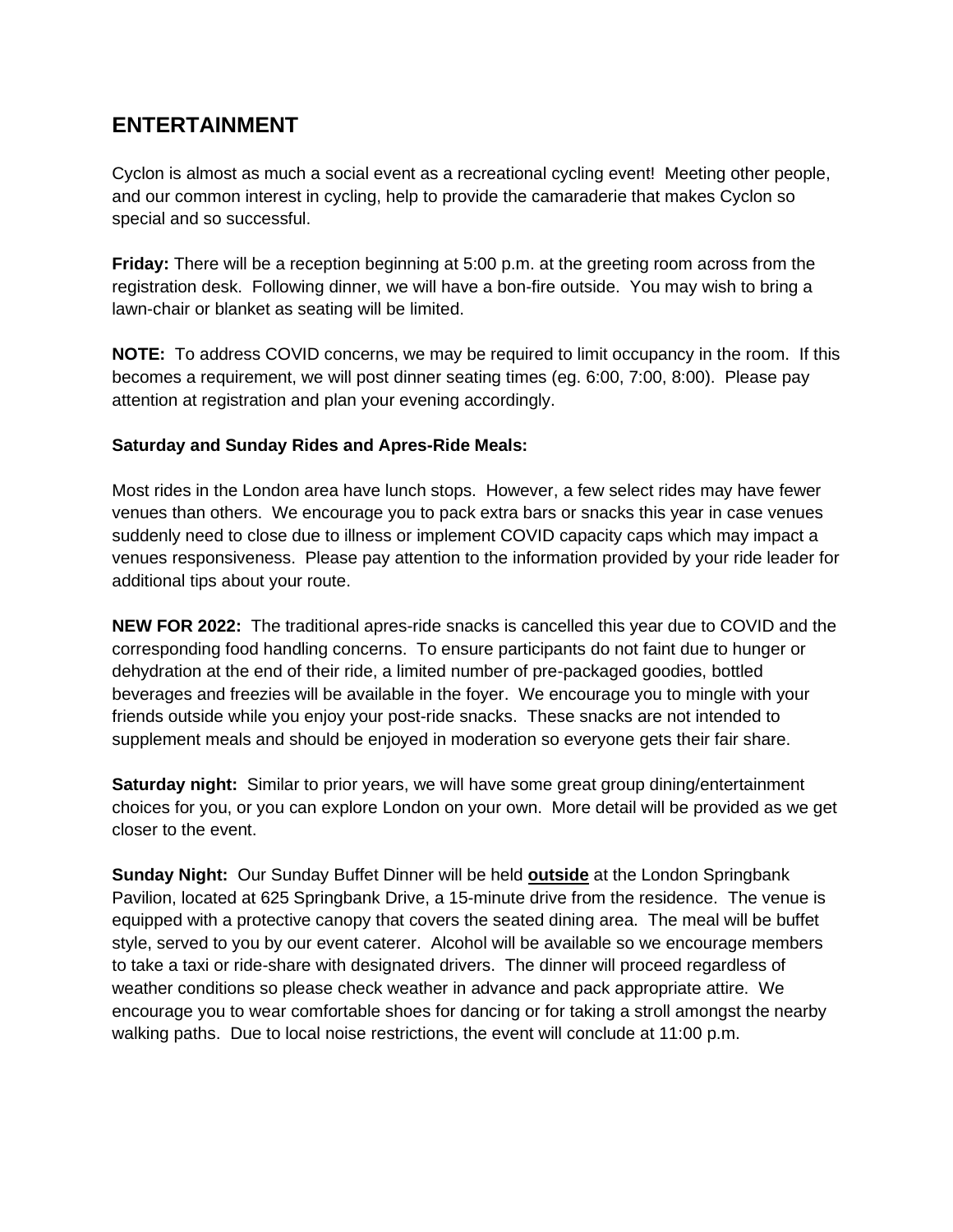# **COST and PARKING**

#### **Package includes:**

Cycling tours, Friday Pizza and snacks, Sunday buffet dinner, and three nights stay which includes breakfast and accommodation (Friday, Saturday and Sunday nights).

| <b>Member/Non-Member</b>                          | <b>TBN Member</b> | Non-member |
|---------------------------------------------------|-------------------|------------|
| On or before Tuesday May 31 <sup>st</sup> , 2022  | \$380             | \$435      |
| On or after Wednesday June 1 <sup>st</sup> , 2022 | \$410             | \$465      |

#### **Parking:**

Parking is included in the cost of registration. Participants will be issued a laminated QR Code card that will need to be scanned to **EXIT** the paid parking lot. As the paid lot is immediately adjacent to the residence, we encourage you to park in the paid lot prior to registration. If you park at the front of the residence to off-load, you will have to pay parking fees or risk being ticketed.

### **REGISTRATION - For Cyclon 2022, registration is limited to 120 people.**

| Early-Bird Discount Ends:     | Tues. May 31, 2022 - midnight |
|-------------------------------|-------------------------------|
| <b>Registration Closes:</b>   | Sat July 9, 2022 - midnight   |
| <b>Cancellation Deadline:</b> | Tues. July 12, 2022- midnight |

**How do I register for Cyclon?:** TBN requires that all event registration be done on-line through the TBN website. As TBN no longer accepts cheques, payment must be processed during on-line registration with your credit card or with a PayPal account. To ensure that a spot will be reserved for you at Cyclon, go to the TBN website at [www.tbn.ca/cyclon,](https://tbn.ca/cyclon) and click on the Cyclon registration link. Registration will close midnight Saturday July 9, 2022. The Early-Bird discount period ends Tuesday May 31, 2022.



**When is the Early-Bird deadline?** The Early-Bird discount period for Cyclon ends Tuesday May 31, 2022. All registrations must be received on or before Tuesday May 31, 2022 to qualify for the Early Bird discount. By registering early, you save \$30 a person.

**When is the registration deadline?** You can register until Saturday July 9, 2022.

**I have registered for Cyclon. Is my spot reserved?** Your spot at Cyclon is reserved when you complete your on-line registration and payment. Please ensure that you provide your **correct email address** when you register for yourself and your guest(s). We use this email address to send you additional information and directions. **Please check your Bulk or Spam**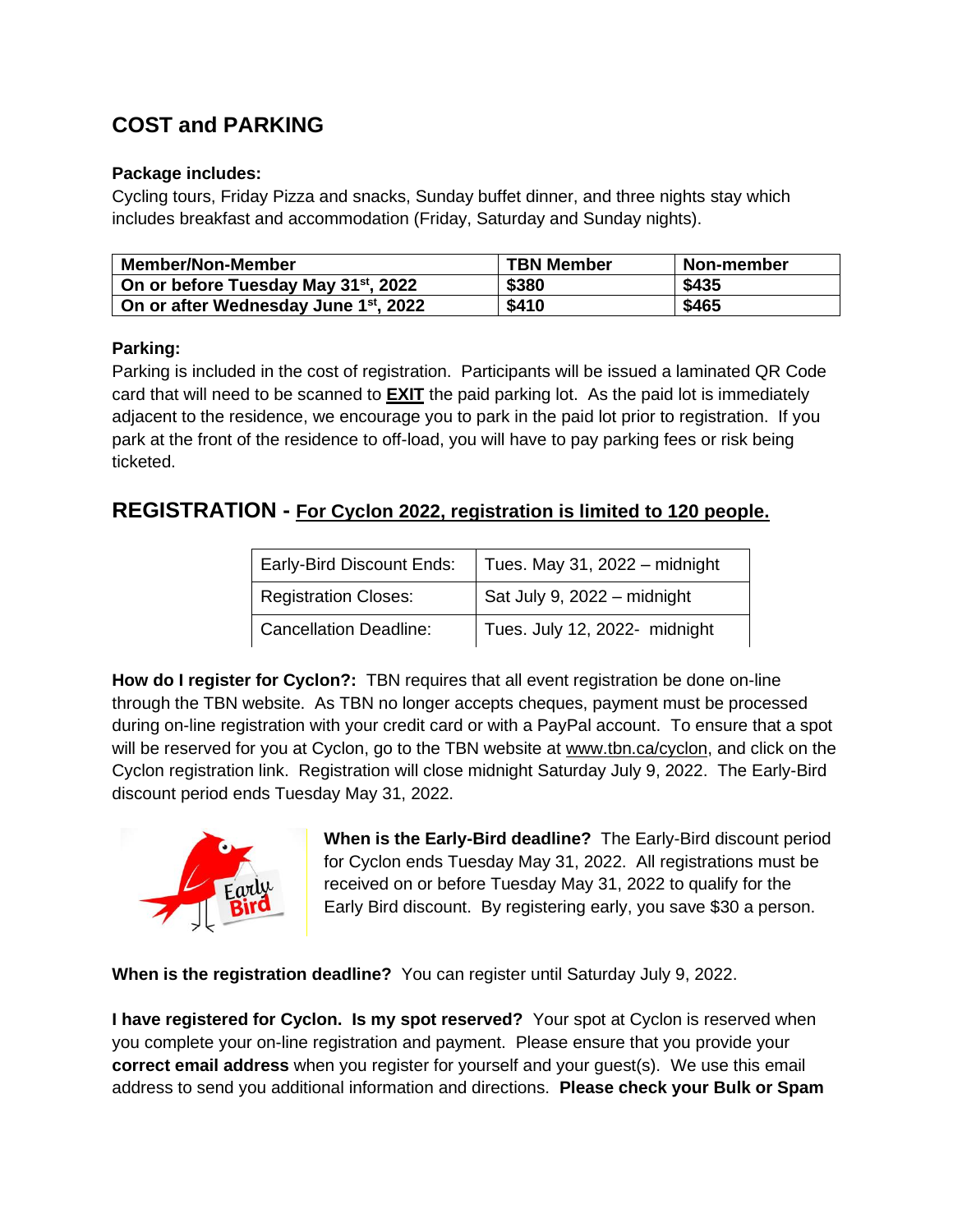**email folders** in addition to your inbox. At last Cyclon, some registrants, particularly those with Rogers and Yahoo accounts, received their Cyclon emails in these folders.

**Am I guaranteed a ride to and from Cyclon if I indicate during registration that I would like one? No**. We rely on the generosity of other cyclists with cars to help with transporting people and bikes. We cannot guarantee rides or bike transport.

**Should I pay the person who offers transport?** While we cannot enforce payment, we highly recommend you offer to pay the driver a minimum of \$25 each way or \$50 return. Should you need to make arrangements with the driver for a pick-up or drop-off location that is unusual or distant, or if gas prices increase suddenly, a higher fee payment may be warranted. These issues should be discussed with the driver in advance to ensure the driver is able to support your request.

**How can I register online if I don't have a computer?** You could ask a fellow club member with a computer to help you register for Cyclon, or take advantage of computer access available at any public library in Ontario.

**I am not a member. Can I get my TBN membership at the same time that I sign up for Cyclon?** Yes, you can - but become a TBN member first before you register for Cyclon. You will then get your TBN membership and save money by registering for Cyclon at the member's price. The TBN membership form is available at [www.tbn.ca/join.](https://tbn.ca/join)

**What happens if I want to cancel my registration?** All cancellations are subject to a \$50 per person cancellation processing fee. You may sell your package with the approval of the Cyclon director.

**IMPORTANT, PLEASE NOTE**: NO refund of any kind will be made after Friday, July 12, 2022

**What happens if there is a COVID Outbreak?** Should the government initiate a city or province-wide lock-down due to COVID, and Cyclon must cancel, we will refund your registration fee less \$50 to cover non-refundable expenses and other losses that may be incurred.

**What happens if I come down with COVID after the cancellation date**? All cancellations are subject to a \$50 per person cancellation processing fee. You may sell your package with the approval of the Cyclon director.

**Should TBN or Cyclon become aware of COVID cases arising from or during the Cyclon weekend, we will follow existing TBN COVID notification protocols.**